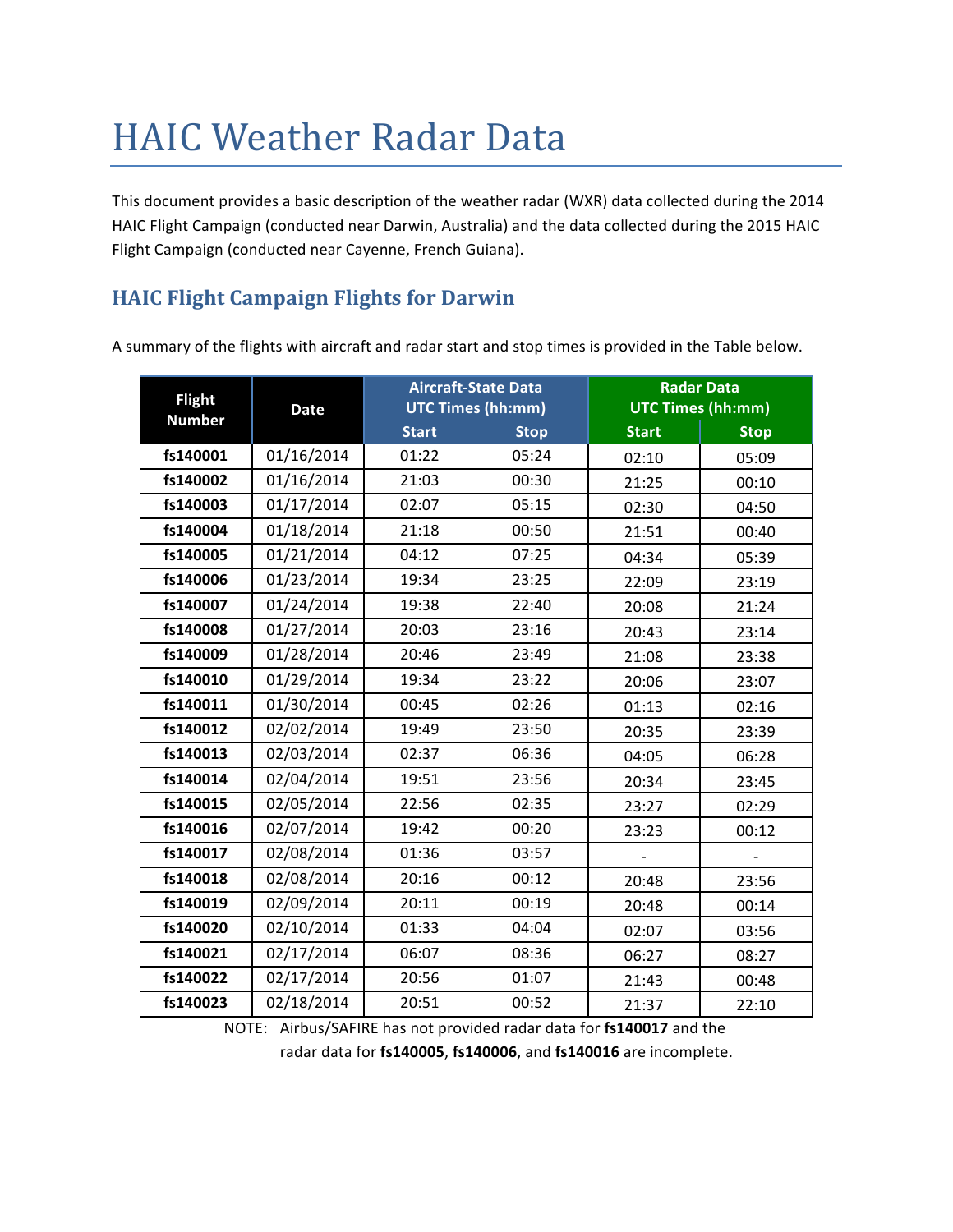As additional summary information, all of the flight paths may be observed using Google Earth® and the following embedded KMZ file (double-click icon to run in Google Earth®).



# **HAIC Flight Campaign Flights for Cayenne**

A summary of the flights with aircraft and radar start and stop times is provided in the Table below.

| <b>Flight</b><br><b>Number</b> | <b>Date</b> | <b>Aircraft-State Data</b><br><b>UTC Times (hh:mm)</b> |             | <b>Radar Data</b><br><b>UTC Times (hh:mm)</b> |             |
|--------------------------------|-------------|--------------------------------------------------------|-------------|-----------------------------------------------|-------------|
|                                |             | <b>Start</b>                                           | <b>Stop</b> | <b>Start</b>                                  | <b>Stop</b> |
| fs150009                       | 05/09/2015  | 15:35                                                  | 18:43       | 16:09                                         | 18:36       |
| fs150010                       | 05/10/2015  | 18:33                                                  | 21:27       | 18:55                                         | 21:17       |
| fs150011                       | 05/12/2015  | 19:37                                                  | 22:34       | 19:54                                         | 22:15       |
| fs150012                       | 05/14/2015  | 13:40                                                  | 17:21       | 13:57                                         | 17:07       |
| fs150013                       | 05/15/2015  | 08:09                                                  | 12:14       | 08:35                                         | 12:06       |
| fs150014                       | 05/16/2015  | 08:01                                                  | 12:01       | 08:08                                         | 11:50       |
| fs150015                       | 05/16/2015  | 15:35                                                  | 18:37       | 15:51                                         | 18:29       |
| fs150016                       | 05/18/2015  | 19:27                                                  | 22:47       | 19:27                                         | 22:29       |
| fs150017                       | 05/19/2015  | 13:49                                                  | 17:33       | 14:19                                         | 17:27       |
| fs150018                       | 05/23/2015  | 08:49                                                  | 12:53       | 09:14                                         | 12:36       |
| fs150019                       | 05/23/2015  | 15:00                                                  | 19:12       | 15:23                                         | 18:59       |
| fs150020                       | 05/24/2015  | 08:36                                                  | 12:11       | 08:51                                         | 12:08       |
| fs150021                       | 05/25/2015  | 18:54                                                  | 22:45       | 19:07                                         | 22:30       |
| fs150022                       | 05/26/2015  | 08:08                                                  | 12:02       | 08:33                                         | 11:59       |
| fs150023                       | 05/26/2015  | 12:54                                                  | 16:00       | 13:10                                         | 15:51       |
| fs150024                       | 05/27/2015  | 08:06                                                  | 12:12       | 08:27                                         | 11:58       |
| fs150025                       | 05/28/2015  | 19:00                                                  | 22:58       | 19:25                                         | 22:50       |
| fs150026                       | 05/29/2015  | 08:25                                                  | 12:10       | 08:47                                         | 12:06       |

As additional summary information, all of the flight paths may be observed using Google Earth® and the following embedded KMZ file (double-click icon to run in Google Earth®).

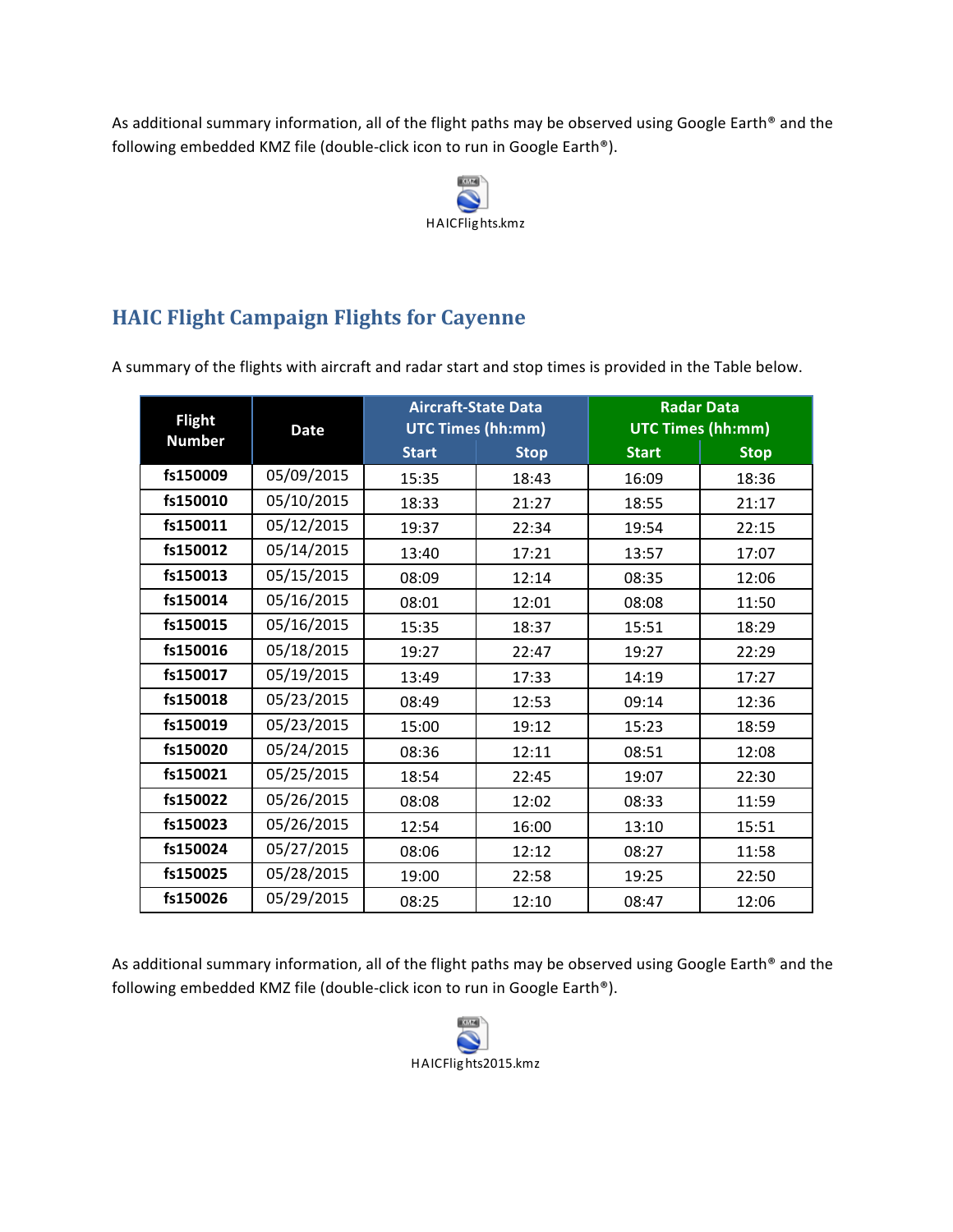# **Available Data**

There are two different kinds of data described in this document with corresponding directories of files. There is a directory labeled KMZ which provides daily 4D tracks of the aircraft that can be played within Google Earth<sup>®</sup> (for information on Google Earth<sup>®</sup> and/or its player see:

https://support.google.com/earth). A second directory (WXR) has all the radar data. The radar data is described in the WXR Data File Format section below.

### *WXR Data File Format*

The radar data is located in the radar directory. The radar data is organized by each flight in a separate subdirectory. Then each subdirectory has multiple data files. Each data file consists of a single sweep  $(±60$  degrees in azimuth) of measured radar reflectivity. The filenames are of the following format:

### wsr\_YYYYMMDDHHMMSS.dat

These WXR files are in binary format and the data is organized using the ARINC 708 standard; however, in addition to the standard 200 bytes per frame, these data have 4 more bytes per frame that provides UTC time information - producing a total of 204 bytes per frame. Decoding of this added time variable is analogous to decoding standard UNIX time stamps (ie, number of seconds past midnight since 01 January 1970). This UTC time variable is the same variable recorded in the aircraft state files.

Using the ARINC 708 data standard, the files have antenna azimuth angle, antenna elevation angle, range setting, gain setting (as well as other radar parameters), and 512 range bins of reflectivity. This recorded reflectivity only consists of the displayed color, not an actual dBZ value. These data are provided at intervals of once per radar frame as specified in the 708 standard. Since the range setting is included in each frame of data, this range setting can change within a sweep and therefore within a file. A description of reading the ARINC radar files and the subroutines used to read these files in C++ are shown below and included in the radar data subdirectory.

Each radar WXR data file (.dat) file has a corresponding image file (.png) in images subdirectory. This image is a screen capture of the radar PPI display.

It is important to note that time is recorded as whole numbers of seconds, and since radar frames occur more quickly, times does not increment (change) every frame - but a time value is always provided.

## **708 File Attributes**

#### *Color Scale*

The reflectivity color labels are conforming to the scale provided in Table 5-6 of the Honeywell Primus 660 Digital Weather Radar System Pilot's Manual (Revision 3, August 2003). The 5 color labels are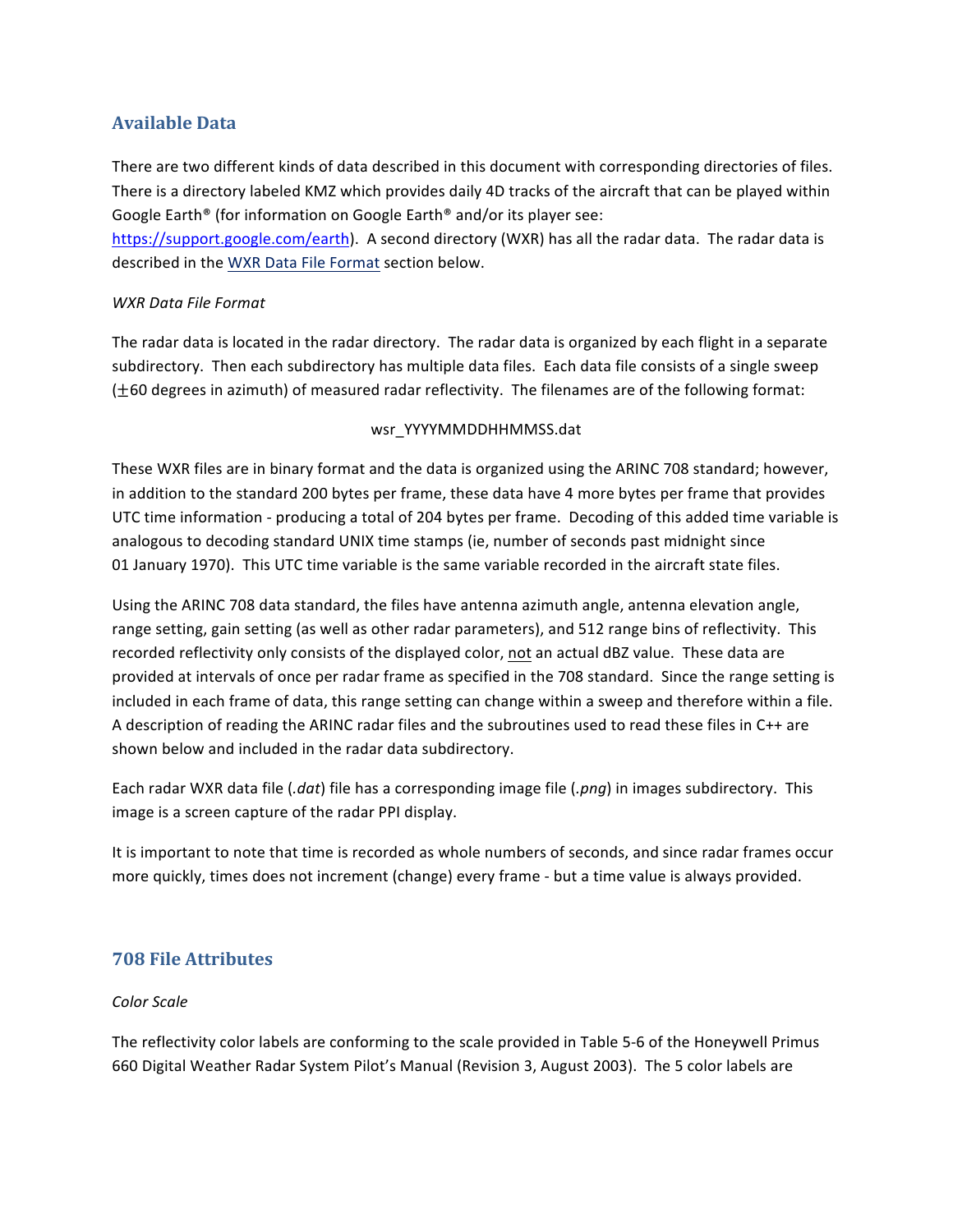| label | color   | Min dBZ $(2)$ | Max $dBZ$ (<) |  |
|-------|---------|---------------|---------------|--|
| 0     | black   |               | 23            |  |
|       | Green   | 23            | 33            |  |
| 2     | Yellow  | 33            | 40            |  |
| 3     | Red     | 40            | 53            |  |
| 4     | Magenta | 53            |               |  |

### *Gain Mapping*

The Honeywell Primus 660 marketing literature states the variable gain range is from +3 dB to -15 dB.

#### *Range Bin Mapping*

The installed Honeywell Primus 660 Digital Weather Radar allows the pilot to select any one of eight different range settings. The (.dat) files consist of radar data from the first range bin (at zero range) to the  $512<sup>th</sup>$  range bin (located at a distance equal to the radar's range setting).

## **Reading 708 Radar Files**

As mentioned above the 708 ARINC standard has 1600 bits (200 bytes). The files from Darwin and Cayenne are 204 bytes with the extra 4 bytes containing the time variable. The ARINC 708 format includes the 64 bits of header, then 1536 bits of reflectivity (3 bits for each 512 range bins). The following figure shows a representation of the 708 reflectivity data with the added 4 bytes for time. The time variable has a resolution of one second, therefore each frame has a value but the time is not unique for each frame.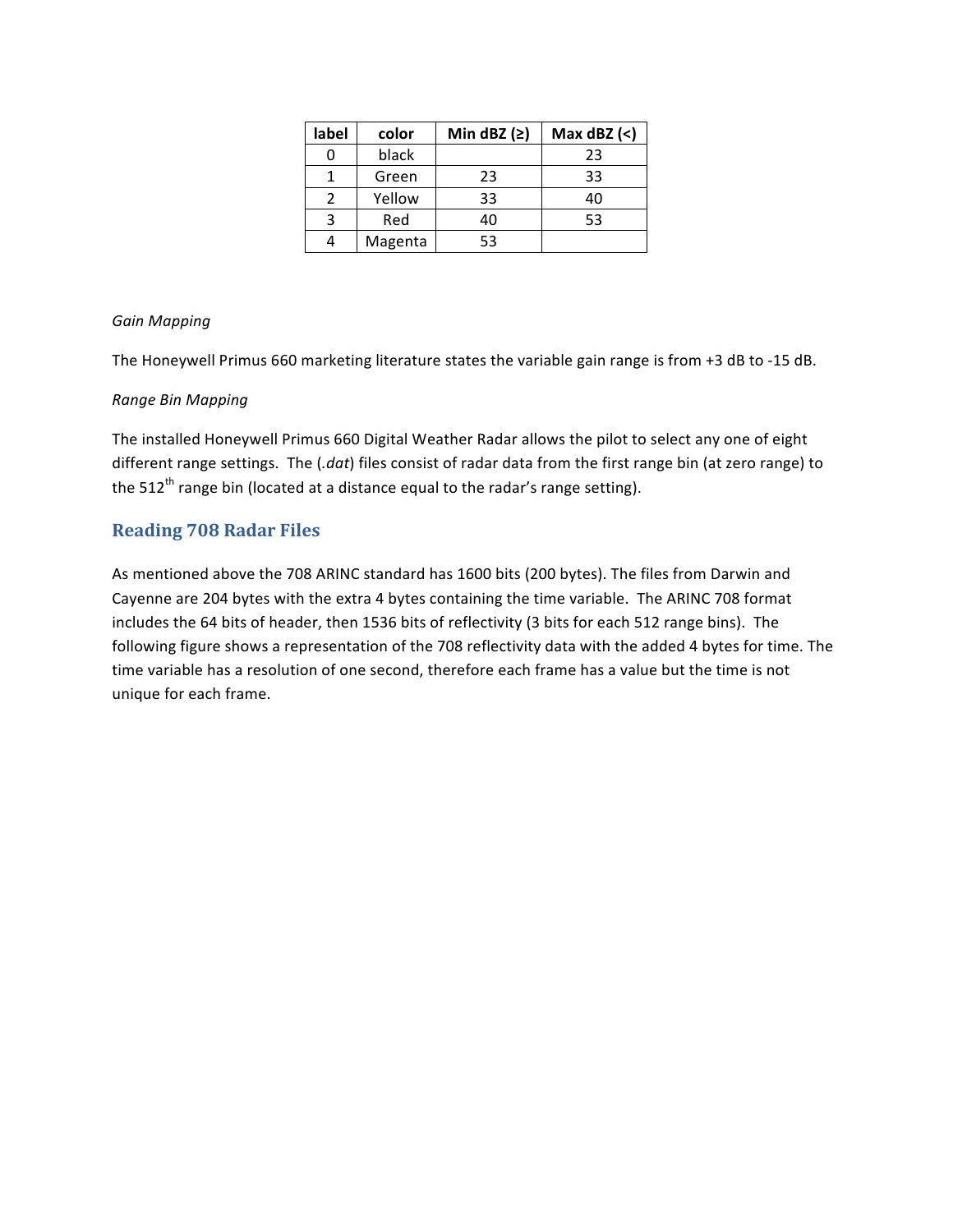

Figure 1: Graphical Representation of the 708 Format from Darwin and Cayenne.

Included in the radar subdirectories are source code files for C++ classes to read these modified 708 data files from Darwin and Cayenne. The reader is provided to support analysis and visualization by simply extracting and decoding the information from the data files and making it available through a defined interface. Because analysis goals, environments, and tools vary, no additional functionality is provided.

The source code files include header files (*\*.h*) for declaring the class definitions and source files (*\*.cpp*) for implementing the class methods. The base class (read708) is designed for standard ARINC data files. A derived class (readFalcon) extends the base class to read the modified files containing time information. The classes are contained in unique namespaces to avoid naming conflicts. Standard Doxygen annotations are included for documenting the public interfaces of the classes. (See: www.doxygen.org for more information).